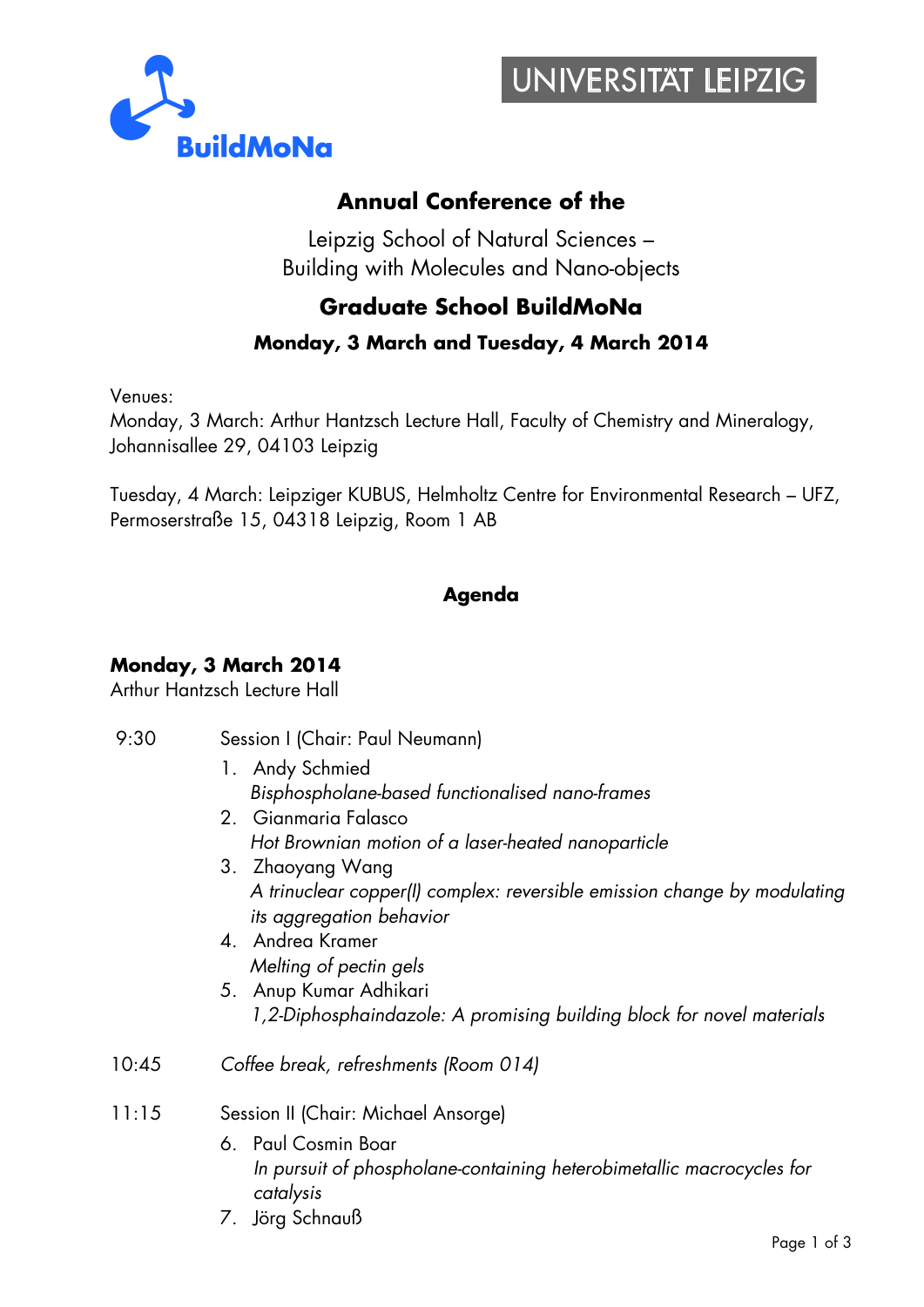



*Actin bundle contractility without molecular motors*

- 8. Andre Heber *Measurement of thermal diffusivity with a single metal nanoparticle* 9. Uta Allenstein *Functionalisation of FePd ferromagnetic shape memory alloys for biomedical applications – An experimental and theoretical survey*  10. Jörg Buchwald *Mechanical properties of surfaces at nanoscale* 12:30 *Lunch break (Room 014)* 13:30 Session III (Chair: Mareen Pagel) 11. Ria Schönauer *Stabilisation of peptides for therapeutic applications* 12. Xingxing Sun *Ultraviolet laser*-*induced phase transitions of PLD*-*deposited GeTe films* 13. Cathleen Jendrny *Characterization of serpin*-*derived peptides by enzymatic cleavage to* 
	- *design KLK7 inhibitors* 14. Tom Golde *Fluorescent beads disintegrate actin networks*
	- 15. Jiranuwat Sapudom *Goodbye flat biology – 3D biomimetic microenvironments for single cell studies*
- 14:45 *Coffee break, refreshments (Room 014)*
- 15:00 Jury meeting
- 15:15 Award ceremony
- 15:45 Meeting of the DCs
- 16:00 Lab tours for invited speakers (Chemistry/Physics) and discussions with Doctoral Candidates
- 18:00 Dinner at restaurant *Bayerischer Bahnhof\**
- 20:00 Prospective end

*\* Please register for the Dinner at restaurant Bayerischer Bahnhof (Self*-*Payment) under buildmona@uni*-*leipzig.de until 19 February 2014.*